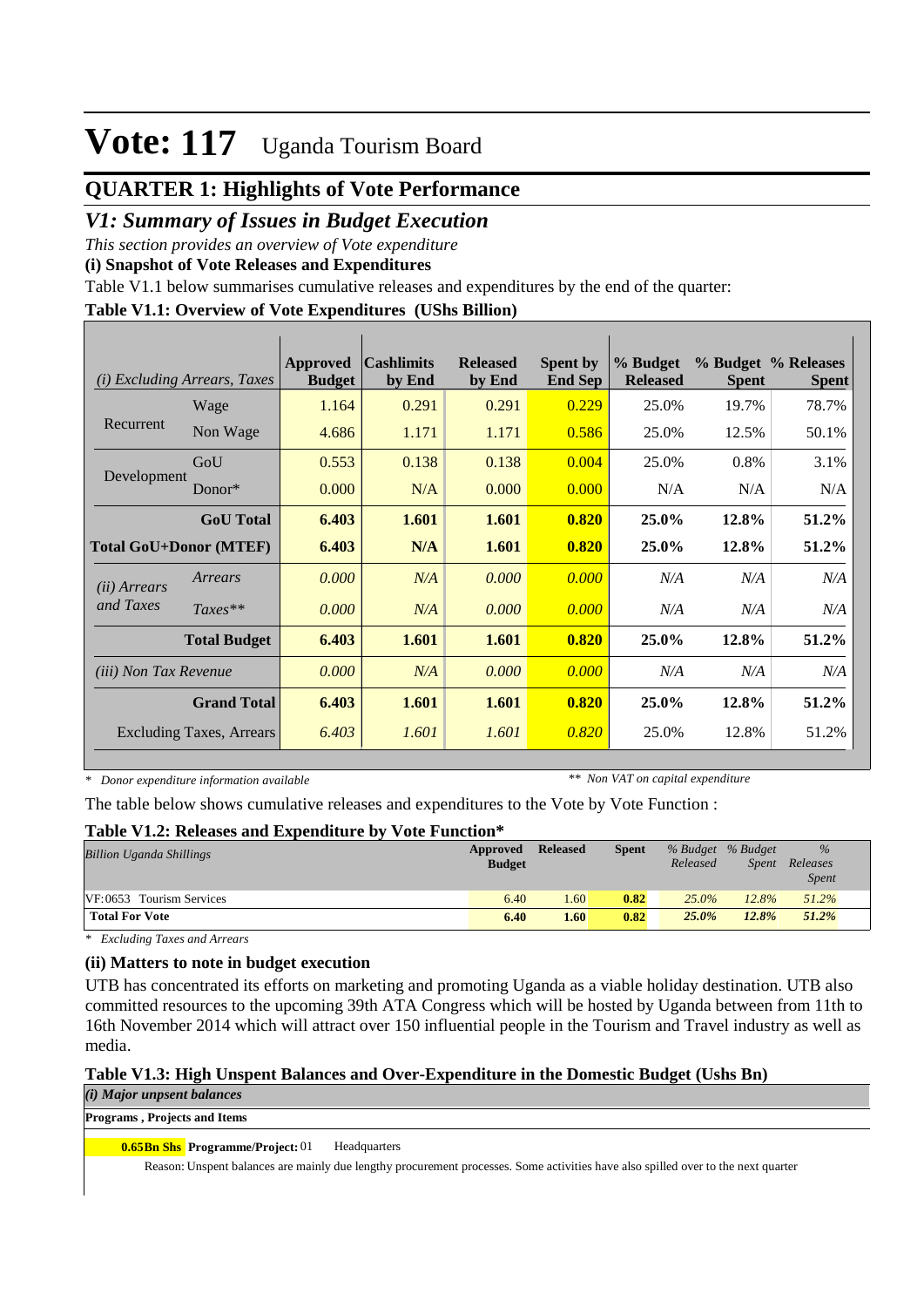## **QUARTER 1: Highlights of Vote Performance**

#### *(ii) Expenditures in excess of the original approved budget*

*\* Excluding Taxes and Arrears*

### *V2: Performance Highlights*

*This section provides highlights of output performance, focusing on key outputs and actions impelemented to improve section performance.*

#### **Table V2.1: Key Vote Output Indicators and Expenditures\***

| Vote, Vote Function<br><b>Key Output</b>                                                           | <b>Approved Budget and</b><br><b>Planned outputs</b>                                                                                                                                                                                            | <b>Cumulative Expenditure</b><br>and Performance                                                                                                                                                                                                                                                                                                                                                                                                                                                                                                                                                                                                                                                                                                                                                                                         | <b>Status and Reasons for any</b><br><b>Variation from Plans</b>                                                                                                                                                                                                                                                                                                                                                                                                                           |
|----------------------------------------------------------------------------------------------------|-------------------------------------------------------------------------------------------------------------------------------------------------------------------------------------------------------------------------------------------------|------------------------------------------------------------------------------------------------------------------------------------------------------------------------------------------------------------------------------------------------------------------------------------------------------------------------------------------------------------------------------------------------------------------------------------------------------------------------------------------------------------------------------------------------------------------------------------------------------------------------------------------------------------------------------------------------------------------------------------------------------------------------------------------------------------------------------------------|--------------------------------------------------------------------------------------------------------------------------------------------------------------------------------------------------------------------------------------------------------------------------------------------------------------------------------------------------------------------------------------------------------------------------------------------------------------------------------------------|
| <b>Vote Function: 0653 Tourism Services</b>                                                        |                                                                                                                                                                                                                                                 |                                                                                                                                                                                                                                                                                                                                                                                                                                                                                                                                                                                                                                                                                                                                                                                                                                          |                                                                                                                                                                                                                                                                                                                                                                                                                                                                                            |
| Output: 065303                                                                                     |                                                                                                                                                                                                                                                 | Quality Assurance (Inspection, Registration, Licenses, Class. & Monitoring)                                                                                                                                                                                                                                                                                                                                                                                                                                                                                                                                                                                                                                                                                                                                                              |                                                                                                                                                                                                                                                                                                                                                                                                                                                                                            |
| Description of Performance:                                                                        | Training of Local Governments<br>beginning with major tourism<br>areas in Regulation of the<br>tourism industry activities.<br>Sensitization of Hotel owners in<br>standards<br>Inspect.<br>register, grade and classify<br>tourism facilities. | Over 150 Tours and travel<br>companies and hotels were<br>sensitized in the workshop at the phased approach starting with<br>Museum and Regulations were<br>disseminated to all the<br>Operators that attended.<br>Together with the Ministry,<br>UTB participated in classifying<br>70 establishments.<br>Inventory of accommodation<br>facilities in Jinja and Entebbe<br>developed and respective local<br>governments officers sensitised.<br>Dissemination of regulations to<br>over 250 Hotels in Jinja and<br>Enttebbe.<br>Bench marking visit in best<br>practice in quality assurance<br>tools, systems and<br>implementation strategy<br>undertaken in Tanzania.<br>QA working committee and<br>Examination Committee created.<br>UTB QA staff trained in M&E,<br>quality assurance, customer care<br>and database management. | Quality assurance<br>implementation is taking a<br>Kampala, Jinja and Entebbe.<br>Efforts during the quarter<br>concentrated on dissemination<br>of the regulations, sensitisation<br>of tourism facilities and<br>business owners and<br>development of tools and<br>systems for quality assurance<br>activities.<br>UTB is also in consultation with<br>the Ministry of finance to<br>determine the payment<br>modalities for the funds<br>collected from registration and<br>licensing. |
| Performance Indicators:                                                                            |                                                                                                                                                                                                                                                 |                                                                                                                                                                                                                                                                                                                                                                                                                                                                                                                                                                                                                                                                                                                                                                                                                                          |                                                                                                                                                                                                                                                                                                                                                                                                                                                                                            |
| No. of tourism facilities<br>owners sensitized in<br>standards                                     | 200                                                                                                                                                                                                                                             | 150                                                                                                                                                                                                                                                                                                                                                                                                                                                                                                                                                                                                                                                                                                                                                                                                                                      |                                                                                                                                                                                                                                                                                                                                                                                                                                                                                            |
| No. of tourism facilities<br>inspected and registered                                              | 100                                                                                                                                                                                                                                             | 250                                                                                                                                                                                                                                                                                                                                                                                                                                                                                                                                                                                                                                                                                                                                                                                                                                      |                                                                                                                                                                                                                                                                                                                                                                                                                                                                                            |
| No. of Local Government<br>staff in the major Tourism<br>Districts trained in Quality<br>Assurance | 50                                                                                                                                                                                                                                              | $\boldsymbol{0}$                                                                                                                                                                                                                                                                                                                                                                                                                                                                                                                                                                                                                                                                                                                                                                                                                         |                                                                                                                                                                                                                                                                                                                                                                                                                                                                                            |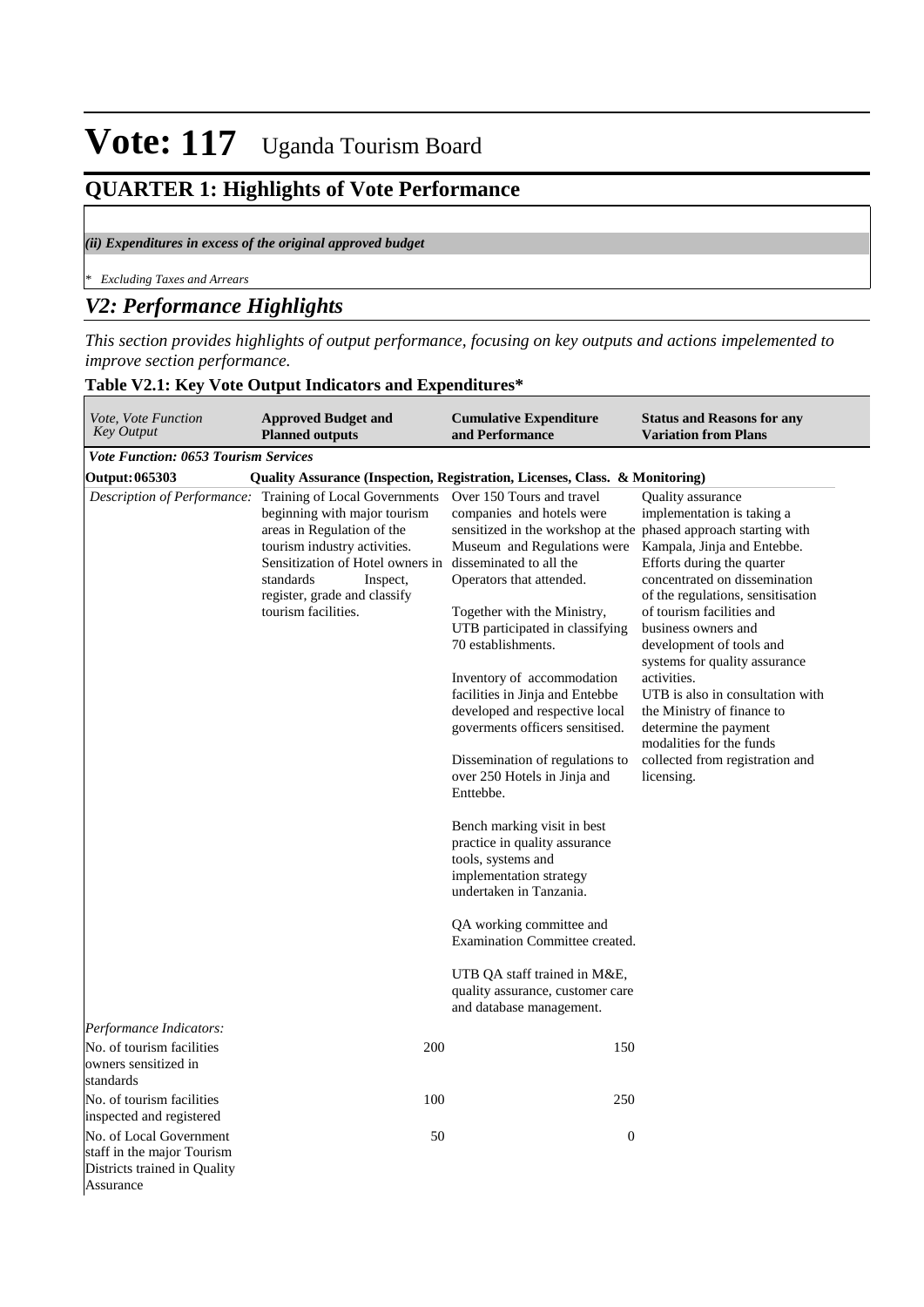## **QUARTER 1: Highlights of Vote Performance**

| <i>Vote, Vote Function</i><br>Key Output | <b>Approved Budget and</b><br><b>Planned outputs</b> | <b>Cumulative Expenditure</b><br>and Performance | <b>Status and Reasons for any</b><br><b>Variation from Plans</b> |
|------------------------------------------|------------------------------------------------------|--------------------------------------------------|------------------------------------------------------------------|
| Output Cost:                             | UShs Bn:                                             | UShs Bn:<br>0.336                                | 0.036 % Budget Spent:<br>10.6%                                   |
| <b>Vote Function Cost</b>                | <b>UShs Bn:</b>                                      | $6.403$ UShs Bn:                                 | 12.8%<br>% Budget Spent:<br>0.820                                |
| <b>Cost of Vote Services:</b>            | UShs $B_n$ :                                         | 6.403 <i>UShs Bn</i> :                           | % Budget Spent:<br>0.820<br>12.8%                                |

*\* Excluding Taxes and Arrears*

UTB has experience enormous success with the adoption of the cluster approach to tourism development and promotion. The cluster approach has been effective for development of new products, promotion of healthy competition and development of business linkages and collaboration among tourism actors in the same region, with activities like the Miss Tourism Regional Activations and cultural festivals like Imbalu which lead to regional pride and encourage domestic tourism. UTB was

able for enter the USA market which is one of the key source markets that had been left untapped mainly due to high costs. This was done through the US road show which covered 4 states.

UTB was also able to embark on its mandate of quality assurance in this quarter after receiving 4 of the 7 regulations.

 The above successes where mainly due to increase of UTB's budget by the Ministry of Finance, Planning and Economic Development and also increased collaboration with private sector actors and other government agencies.

#### **Table V2.2: Implementing Actions to Improve Vote Performance**

| <b>Planned Actions:</b>                                                                                                                                                                                                                    | <b>Actual Actions:</b>                                                                                                                                                                                                                                                                                                                                     | <b>Reasons for Variation</b>                                                                                                                                                                     |
|--------------------------------------------------------------------------------------------------------------------------------------------------------------------------------------------------------------------------------------------|------------------------------------------------------------------------------------------------------------------------------------------------------------------------------------------------------------------------------------------------------------------------------------------------------------------------------------------------------------|--------------------------------------------------------------------------------------------------------------------------------------------------------------------------------------------------|
| Vote: 117 Uganda Tourism Board                                                                                                                                                                                                             |                                                                                                                                                                                                                                                                                                                                                            |                                                                                                                                                                                                  |
| Vote Function: 06 53 Tourism Services                                                                                                                                                                                                      |                                                                                                                                                                                                                                                                                                                                                            |                                                                                                                                                                                                  |
| Competitive salaries will be paid to all<br>staff; Fast tracking of the implementation<br>of the Levy will help to raise its own<br>revenue that will be used to meet some of<br>these urgent needs;                                       | Three additional staff are being<br>recruited in key areas of product<br>development, human resource and<br>quality assurance. Efforts are being<br>taken to increase none monetary<br>benefits like medical insurance.                                                                                                                                    | None                                                                                                                                                                                             |
| Finalize the formulation of the National<br>Marketing Strategy, develop a tourism<br>brand manual. Lobby for additional funds;<br>establish stronger partnerships;<br>Operationalize the Tourism Fund to which<br>partners can contribute. | <b>Development of National Marketing</b><br>Strategy, develop a tourism brand<br>manual will be developed with support<br>from the World Bank Project                                                                                                                                                                                                      | Tourism Fund is heavily reliant on the<br>Tourism Levy which is yet to be<br>implemeted                                                                                                          |
| Loby stakeholders for the implementation<br>of the Tourism Levy; Commence<br>Licensing of tourism facilities; Lobby<br>MFPED for increased funding under wage<br>to facilitate recruitment of new staff;                                   | <b>4 REGULLATIONS received from the</b><br>government printery and MTWA these<br>include; Tour guides regulations, Tour<br>package regulations, Accommodation<br>establishments and eating houses<br>regulations, Establishment registration<br>and licensing regulations. The<br>remaining regulations are expected to<br>be received in the next quarter | Implementation of the Tourism Levy has<br>been delayed in efforts to harmonise<br>taxation of the tourism private sector with<br>the introduction of the 18% VAT on<br>accommodation facilities. |

### *V3: Details of Releases and Expenditure*

*This section provides a comprehensive summary of the outputs delivered by the Vote and further details of Vote expenditures by Vote Function and Expenditure Item.*

#### **Table V3.1: GoU Releases and Expenditure by Output\***

| <b>Billion Uganda Shillings</b> | Approved | <b>Released</b> | <b>Spent</b> | $%$ GoU | $%$ GoU | $%$ GoU |
|---------------------------------|----------|-----------------|--------------|---------|---------|---------|
|                                 |          |                 |              |         |         |         |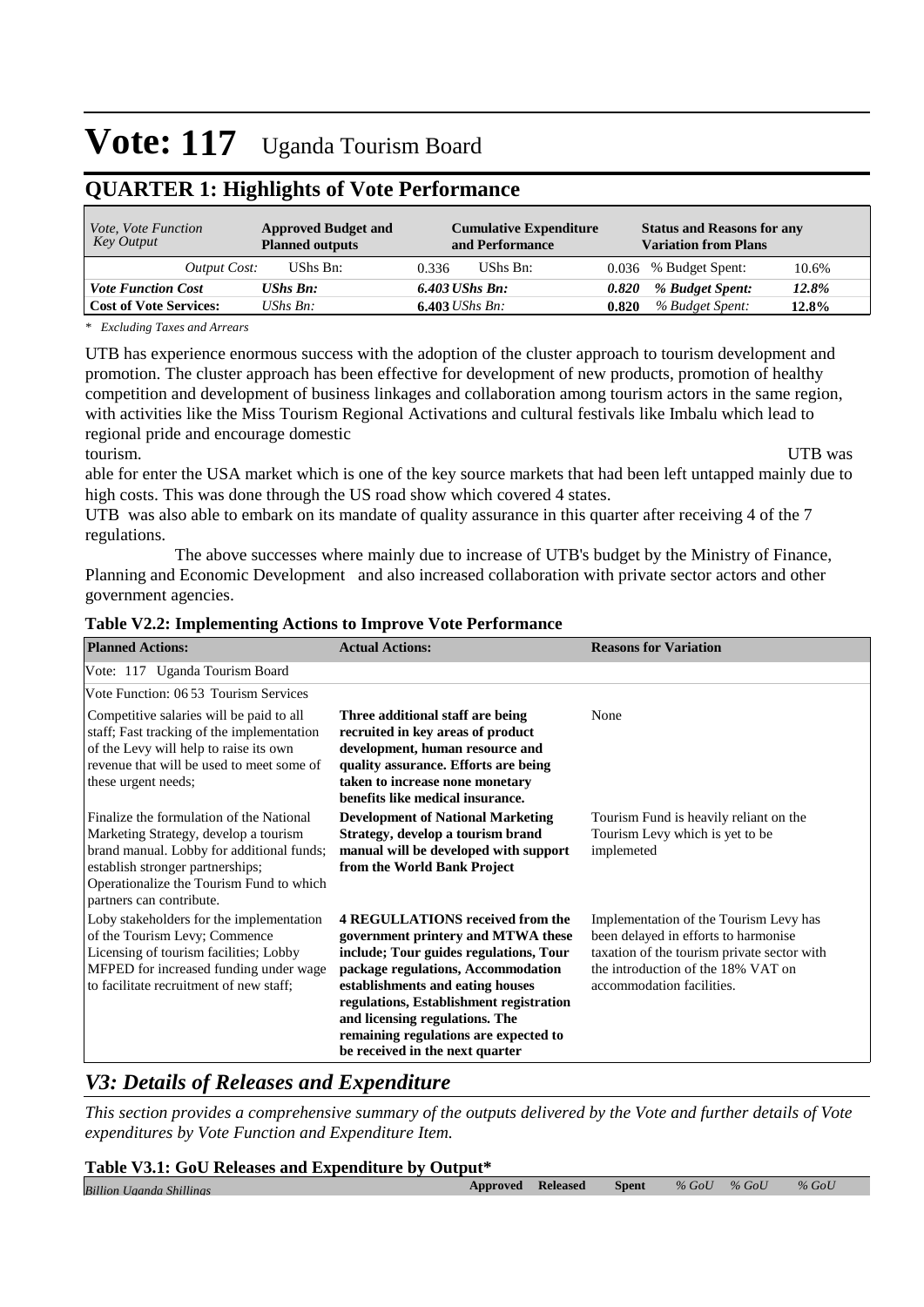## **QUARTER 1: Highlights of Vote Performance**

|                                                                         | <b>Budget</b> |      |      | <b>Budget</b> | <b>Budget</b> | Releases     |
|-------------------------------------------------------------------------|---------------|------|------|---------------|---------------|--------------|
|                                                                         |               |      |      | Released      | <i>Spent</i>  | <i>Spent</i> |
| <b>VF:0653 Tourism Services</b>                                         | 6.40          | 1.60 | 0.82 | 25.0%         | 12.8%         | 51.2%        |
| Class: Outputs Provided                                                 | 5.85          | 1.46 | 0.82 | $25.0\%$      | 13.9%         | 55.8%        |
| 065301 Tourism Promotion and Marketing                                  | 2.38          | 0.65 | 0.32 | 27.5%         | 13.5%         | 49.3%        |
| 065302 Tourism Research and Development                                 | 0.29          | 0.04 | 0.01 | 13.6%         | $2.9\%$       | 21.5%        |
| Quality Control (Inspection, Registration, Licenses, Class. &<br>065303 | 0.34          | 0.08 | 0.04 | $25.0\%$      | $10.6\%$      | 42.5%        |
| Monitoring)                                                             |               |      |      |               |               |              |
| UTB Support Services (Finance & Administration)<br>065305               | 2.85          | 0.69 | 0.45 | 24.1%         | 15.8%         | 65.4%        |
| Class: Capital Purchases                                                | 0.55          | 0.14 | 0.00 | $25.0\%$      | 0.8%          | 3.1%         |
| 065375 Purchase of Motor Vehicles and Other Transport Equipment         | 0.45          | 0.12 | 0.00 | 26.3%         | $0.9\%$       | 3.6%         |
| 065376 Purchase of Office and ICT Equipment, including Software         | 0.05          | 0.02 | 0.00 | $30.0\%$      | $0.0\%$       | $0.0\%$      |
| 065378 Purchase of Office and Residential Furniture and Fittings        | 0.05          | 0.01 | 0.00 | $9.4\%$       | $0.0\%$       | $0.0\%$      |
| <b>Total For Vote</b>                                                   | 6.40          | 1.60 | 0.82 | 25.0%         | 12.8%         | 51.2%        |

*\* Excluding Taxes and Arrears*

### **Table V3.2: 2014/15 GoU Expenditure by Item**

|              | <b>Billion Uganda Shillings</b>                           | <b>Approved</b><br><b>Budget</b> | <b>Releases</b> | <b>Expend-</b><br>iture | % Budged<br><b>Released</b> | % Budget<br><b>Spent</b> | %Releases<br><b>Spent</b> |
|--------------|-----------------------------------------------------------|----------------------------------|-----------------|-------------------------|-----------------------------|--------------------------|---------------------------|
|              | <b>Output Class: Outputs Provided</b>                     | 5.85                             | 1.46            | 0.82                    | 25.0%                       | 13.9%                    | 55.8%                     |
|              | 211102 Contract Staff Salaries (Incl. Casuals, Temporary) | 1.16                             | 0.29            | 0.23                    | 25.0%                       | 19.7%                    | 78.7%                     |
|              | 211103 Allowances                                         | 0.10                             | 0.01            | 0.01                    | 12.9%                       | 10.1%                    | 78.2%                     |
|              | 212101 Social Security Contributions                      | 0.12                             | 0.03            | 0.03                    | 25.0%                       | 25.0%                    | 100.0%                    |
|              | 213001 Medical expenses (To employees)                    | 0.05                             | 0.02            | 0.01                    | 33.3%                       | 17.2%                    | 51.6%                     |
|              | 213004 Gratuity Expenses                                  | 0.29                             | 0.05            | 0.00                    | 17.2%                       | 0.0%                     | 0.0%                      |
|              | 221001 Advertising and Public Relations                   | 1.29                             | 0.32            | 0.18                    | 24.5%                       | 14.1%                    | 57.3%                     |
|              | 221002 Workshops and Seminars                             | 0.10                             | 0.03            | 0.00                    | 26.0%                       | 0.6%                     | 2.2%                      |
|              | 221003 Staff Training                                     | 0.13                             | 0.03            | 0.01                    | 23.1%                       | 6.8%                     | 29.5%                     |
|              | 221004 Recruitment Expenses                               | 0.03                             | 0.01            | 0.00                    | 32.0%                       | 0.0%                     | 0.0%                      |
|              | 221005 Hire of Venue (chairs, projector, etc)             | 0.65                             | 0.21            | 0.05                    | 33.1%                       | 7.1%                     | 21.5%                     |
|              | 221006 Commissions and related charges                    | 0.22                             | 0.05            | 0.05                    | 22.7%                       | 21.3%                    | 93.9%                     |
|              | 221007 Books, Periodicals & Newspapers                    | 0.01                             | 0.00            | 0.00                    | 9.2%                        | 9.2%                     | 100.0%                    |
|              | 221008 Computer supplies and Information Technology (IT   | 0.02                             | 0.01            | 0.00                    | 25.0%                       | 22.9%                    | 91.6%                     |
|              | 221009 Welfare and Entertainment                          | 0.11                             | 0.03            | 0.02                    | 26.3%                       | 21.0%                    | 80.1%                     |
|              | 221011 Printing, Stationery, Photocopying and Binding     | 0.12                             | 0.04            | 0.01                    | 29.2%                       | 4.3%                     | 14.6%                     |
|              | 221012 Small Office Equipment                             | 0.01                             | 0.00            | 0.00                    | 32.0%                       | 15.4%                    | 48.1%                     |
|              | 221016 IFMS Recurrent costs                               | 0.03                             | 0.00            | 0.00                    | 16.0%                       | 8.0%                     | 50.0%                     |
|              | 222001 Telecommunications                                 | 0.08                             | 0.02            | 0.01                    | 27.6%                       | 8.4%                     | 30.3%                     |
|              | 222002 Postage and Courier                                | 0.00                             | 0.00            | 0.00                    | 30.0%                       | 0.0%                     | 0.0%                      |
|              | 222003 Information and communications technology (ICT)    | 0.10                             | 0.03            | 0.02                    | 29.2%                       | 22.0%                    | 75.3%                     |
|              | $223003$ Rent – (Produced Assets) to private entities     | 0.27                             | 0.06            | 0.04                    | 20.4%                       | 15.1%                    | 74.3%                     |
|              | 223004 Guard and Security services                        | 0.01                             | 0.00            | 0.00                    | 33.3%                       | 9.4%                     | 28.2%                     |
|              | 223005 Electricity                                        | 0.03                             | 0.01            | 0.00                    | 33.3%                       | 13.6%                    | 40.8%                     |
| 223006 Water |                                                           | 0.01                             | 0.00            | 0.00                    | 33.3%                       | 0.0%                     | 0.0%                      |
|              | 224004 Cleaning and Sanitation                            | 0.04                             | 0.01            | 0.01                    | 33.3%                       | 27.5%                    | 82.6%                     |
|              | 224005 Uniforms, Beddings and Protective Gear             | 0.03                             | 0.01            | 0.00                    | 33.3%                       | 0.0%                     | 0.0%                      |
|              | 225001 Consultancy Services- Short term                   | 0.08                             | 0.01            | 0.00                    | 9.8%                        | 0.0%                     | 0.0%                      |
|              | 226001 Insurances                                         | 0.03                             | 0.01            | 0.00                    | 33.3%                       | 3.3%                     | 9.9%                      |
|              | 227001 Travel inland                                      | 0.21                             | 0.05            | 0.04                    | 21.6%                       | 18.5%                    | 85.6%                     |
|              | 227002 Travel abroad                                      | 0.29                             | 0.07            | 0.05                    | 23.7%                       | 17.3%                    | 72.9%                     |
|              | 227003 Carriage, Haulage, Freight and transport hire      | 0.01                             | 0.00            | 0.00                    | 30.9%                       | 20.6%                    | 66.7%                     |
|              | 227004 Fuel, Lubricants and Oils                          | 0.16                             | 0.04            | 0.03                    | 25.2%                       | 20.6%                    | 81.9%                     |
|              | 228001 Maintenance - Civil                                | 0.01                             | 0.00            | 0.00                    | 33.0%                       | 0.0%                     | 0.0%                      |
|              | 228002 Maintenance - Vehicles                             | 0.05                             | 0.02            | 0.01                    | 33.3%                       | 13.8%                    | 41.5%                     |